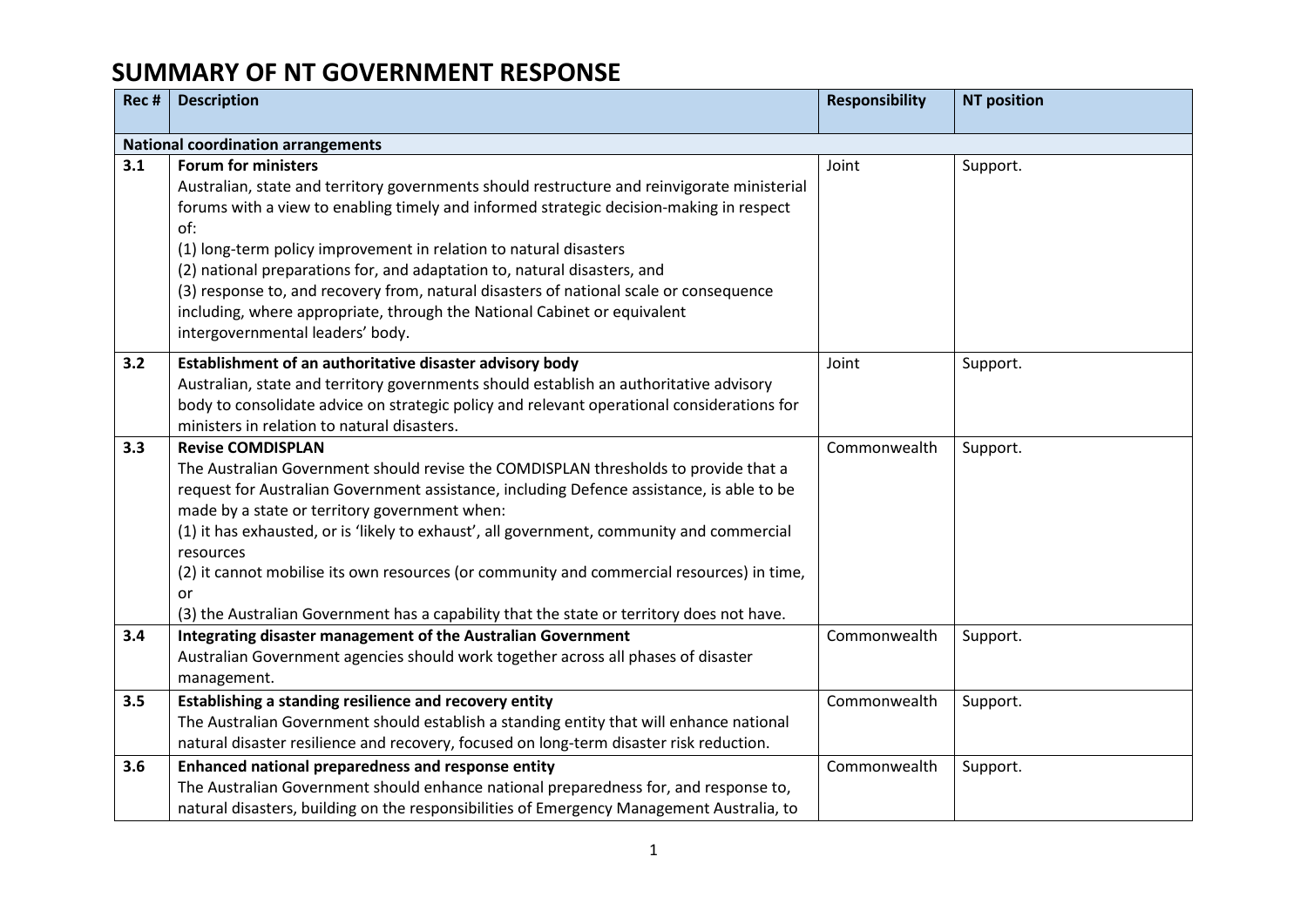| Rec # | <b>Description</b>                                                                                                                                                                                                                                                                                                                                                                                                                                                             | <b>Responsibility</b> | <b>NT position</b>    |
|-------|--------------------------------------------------------------------------------------------------------------------------------------------------------------------------------------------------------------------------------------------------------------------------------------------------------------------------------------------------------------------------------------------------------------------------------------------------------------------------------|-----------------------|-----------------------|
|       | include facilitating resource sharing decisions of governments and stress testing national<br>disaster plans.                                                                                                                                                                                                                                                                                                                                                                  |                       |                       |
|       | <b>Supporting better decisions</b>                                                                                                                                                                                                                                                                                                                                                                                                                                             |                       |                       |
| 4.1   | National disaster risk information<br>Australian, state and territory governments should prioritise the implementation of<br>harmonised data governance and national data standards.                                                                                                                                                                                                                                                                                           | Joint                 | Support in principle. |
| 4.2   | Common information platforms and shared technologies<br>Australian, state and territory governments should create common information platforms<br>and share technologies to enable collaboration in the production, analysis, access, and<br>exchange of information, data and knowledge about climate and disaster risks.                                                                                                                                                     | Joint                 | Support in principle. |
| 4.3   | Implementation of the National Disaster Risk Information Services Capability<br>Australian, state and territory governments should support the implementation of the<br>National Disaster Risk Information Services Capability and aligned climate adaptation<br>initiatives.                                                                                                                                                                                                  | Joint                 | Support in principle. |
| 4.4   | Features of the National Disaster Risk Information Services Capability<br>The National Disaster Risk Information Services Capability should include tools and systems<br>to support operational and strategic decision making, including integrated climate and<br>disaster risk scenarios tailored to various needs of relevant industry sectors and end users.                                                                                                               | Joint                 | Support in principle. |
| 4.5   | <b>National climate projections</b><br>Australian, state and territory governments should produce downscaled climate<br>projections:<br>(1) to inform the assessment of future natural disaster risk by relevant decision makers,<br>including state and territory government agencies with planning and emergency<br>management responsibilities<br>(2) underpinned by an agreed common core set of climate trajectories and timelines, and<br>(3) subject to regular review. | Joint                 | Support in principle. |
| 4.6   | <b>Consistent impact data standards</b><br>Australian, state and territory governments should work together to develop consistent<br>data standards to measure disaster impact.                                                                                                                                                                                                                                                                                                | Joint                 | Support.              |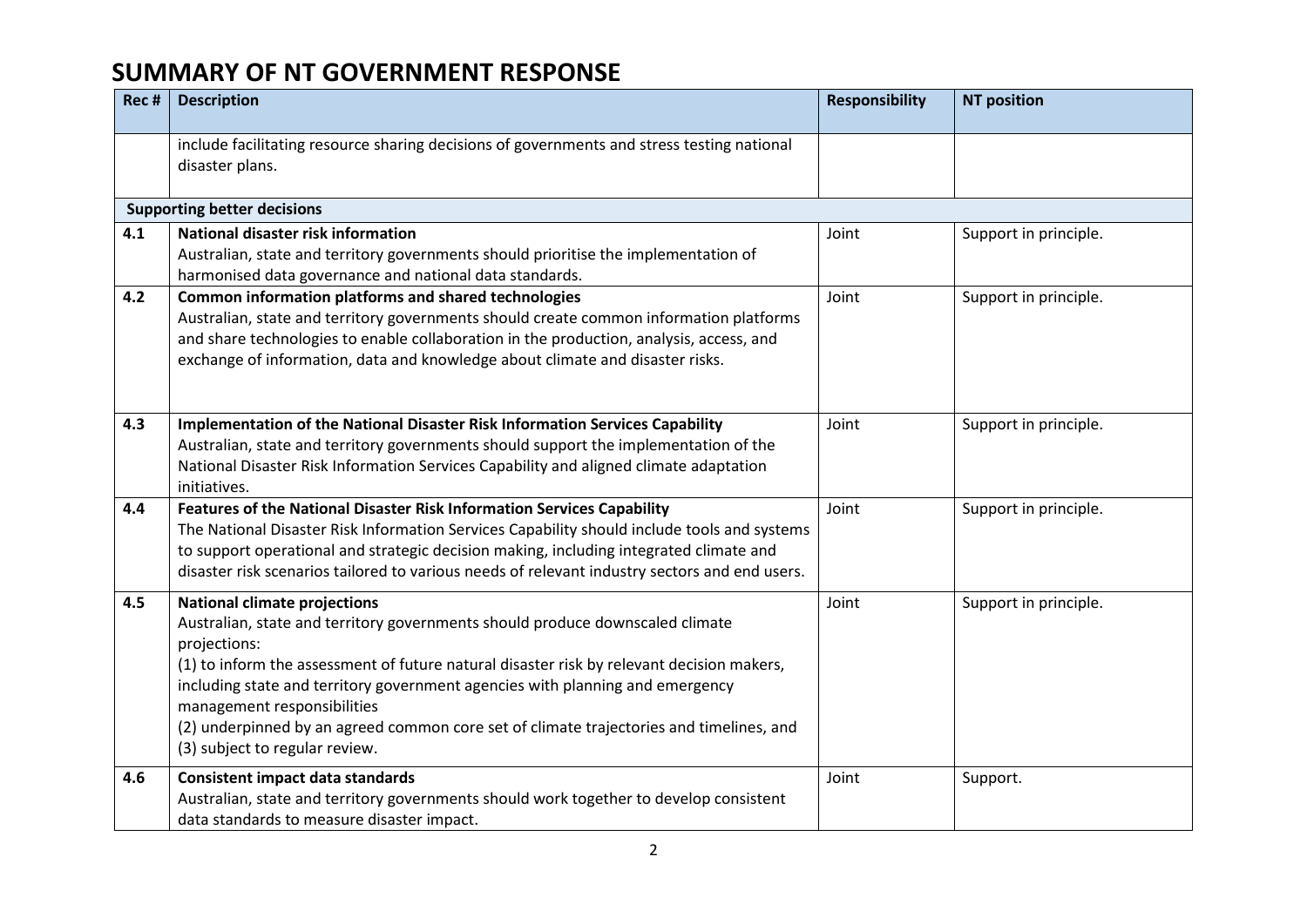| Rec # | <b>Description</b>                                                                                                                                                                                                                                                                                                                                                                                                                                                                                                                                                                                                                                                                                   | <b>Responsibility</b>     | <b>NT position</b>    |
|-------|------------------------------------------------------------------------------------------------------------------------------------------------------------------------------------------------------------------------------------------------------------------------------------------------------------------------------------------------------------------------------------------------------------------------------------------------------------------------------------------------------------------------------------------------------------------------------------------------------------------------------------------------------------------------------------------------------|---------------------------|-----------------------|
| 4.7   | <b>Collection and sharing of impact data</b><br>Australian, state and territory governments should continue to develop a greater capacity<br>to collect and share standardised and comprehensive natural disaster impact data.                                                                                                                                                                                                                                                                                                                                                                                                                                                                       | Joint                     | Support.              |
|       | <b>Declaration of national emergency</b>                                                                                                                                                                                                                                                                                                                                                                                                                                                                                                                                                                                                                                                             |                           |                       |
| 5.1   | Make provision for a declaration of a state of emergency<br>The Australian Government should make provision, in legislation, for a declaration of a<br>state of national emergency. The declaration should include the following components:<br>(1) the ability for the Australian Government to make a public declaration to communicate<br>the seriousness of a natural disaster<br>(2) processes to mobilise and activate Australian Government agencies quickly to support<br>states and territories to respond to and recover from a natural disaster, and<br>(3) the power to take action without a state or territory request for assistance in clearly<br>defined and limited circumstances. | Commonwealth              | Support.              |
|       | National emergency response capability                                                                                                                                                                                                                                                                                                                                                                                                                                                                                                                                                                                                                                                               |                           |                       |
| 6.1   | Assessment of the capacity and capability of fire and emergency services in light of<br>current and future natural disaster risk<br>State and territory governments should have a structured process to regularly assess the<br>capacity<br>and capability requirements of fire and emergency services, in light of both current and<br>future natural disaster risk.                                                                                                                                                                                                                                                                                                                                | States and<br>territories | Support.              |
| 6.2   | A national register of fire and emergency services personnel and equipment<br>Australian, state and territory governments should establish a national register of fire and<br>emergency services personnel, equipment and aerial assets.                                                                                                                                                                                                                                                                                                                                                                                                                                                             | Joint                     | Support in principle. |
| 6.3   | Interoperable communications for fire and emergency services across jurisdictions<br>State and territory governments should update and implement the National Framework to<br>Improve Government Radio Communications Interoperability, or otherwise agree a new<br>strategy, to achieve interoperable communications across jurisdictions.                                                                                                                                                                                                                                                                                                                                                          | States and<br>territories | Support in principle. |
| 6.4   | Delivery of a Public Safety Mobile Broadband capability<br>Australian, state and territory governments should expedite the delivery of a Public Safety<br>Mobile Broadband capability.                                                                                                                                                                                                                                                                                                                                                                                                                                                                                                               | Joint                     | Support in principle. |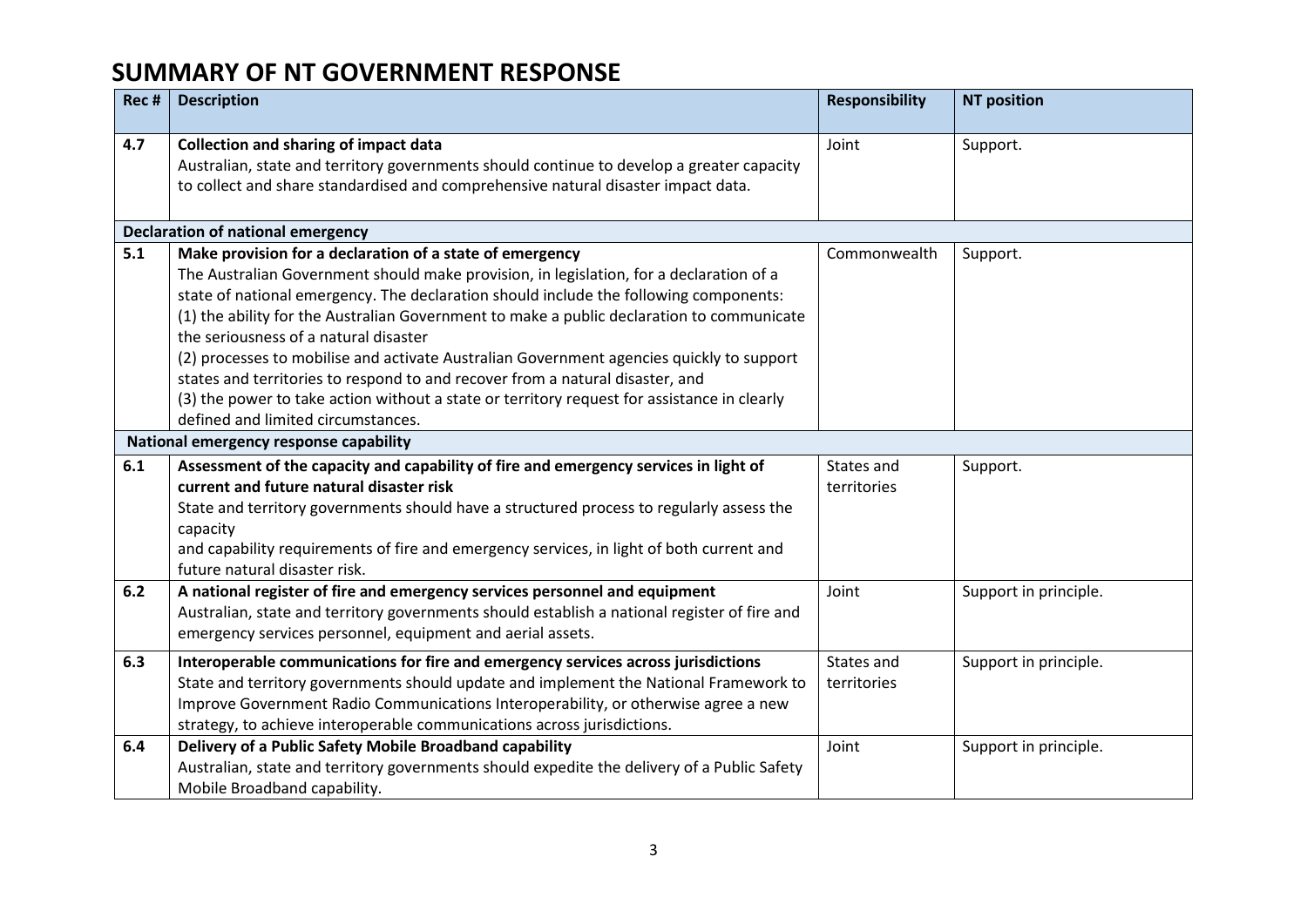| Rec # | <b>Description</b>                                                                                                                                                                                                                                                                                                                                                                                                                                                                                               | <b>Responsibility</b>     | <b>NT position</b>    |
|-------|------------------------------------------------------------------------------------------------------------------------------------------------------------------------------------------------------------------------------------------------------------------------------------------------------------------------------------------------------------------------------------------------------------------------------------------------------------------------------------------------------------------|---------------------------|-----------------------|
| 6.5   | Multi-agency national-level exercises<br>Australian, state and territory governments should conduct multi-agency, national-level<br>exercises, not limited to cross-border jurisdictions. These exercises should, at a minimum:<br>(1) assess national capacity, inform capability development and coordination in response<br>to, and recovery from, natural disasters, and<br>(2) use scenarios that stress current capabilities.                                                                              | Joint                     | Support.              |
| 6.6   | Employment protections for fire and emergency services volunteers<br>The Australian Government should consider whether employment protections under the<br>Fair Work Act 2009 (Cth) are sufficient to ensure that fire and emergency services<br>volunteers will not be discriminated against, disadvantaged or dismissed for reasons<br>associated with their volunteer service during natural disasters.                                                                                                       | Commonwealth              | Support.              |
|       | <b>Role of the Australian Defence Force</b>                                                                                                                                                                                                                                                                                                                                                                                                                                                                      |                           |                       |
| 7.1   | Improve understanding of Australian Defence Force capabilities<br>State and territory governments should take steps to ensure that there is better<br>interaction, planning and ongoing understanding of Australian Defence Force capabilities<br>and processes by state and territory fire and emergency service agencies and local<br>governments.                                                                                                                                                             | States and<br>territories | Support.              |
| 7.2   | Review of Defence Assistance to the Civil Community manual<br>The Australian Government should review the content of the Defence Assistance to the<br>Civil Community manual to ensure consistency of language and application with a revised<br>COMDISPLAN.                                                                                                                                                                                                                                                     | Commonwealth              | Support.              |
| 7.3   | Legal protections for Australian Defence Force members<br>The Australian Government should afford appropriate legal protections from civil and<br>criminal liability to Australian Defence Force members when conducting activities under an<br>authorisation to prepare for, respond to and recover from natural disasters.<br>National aerial firefighting capabilities and arrangements                                                                                                                       | Commonwealth              | Support.              |
| 8.1   | A sovereign aerial firefighting capability                                                                                                                                                                                                                                                                                                                                                                                                                                                                       | Joint                     | Support in principle. |
|       | Australian, state and territory governments should develop an Australian-based and<br>registered national aerial firefighting capability, to be tasked according to greatest national<br>need. This capability should include:<br>(1) a modest, very large air tanker/large air tanker, and Type-1 helicopter capability,<br>including supporting infrastructure, aircrew and aviation support personnel, and<br>(2) any other aerial firefighting capabilities (e.g. Light Detection and Ranging (LiDAR), line- |                           |                       |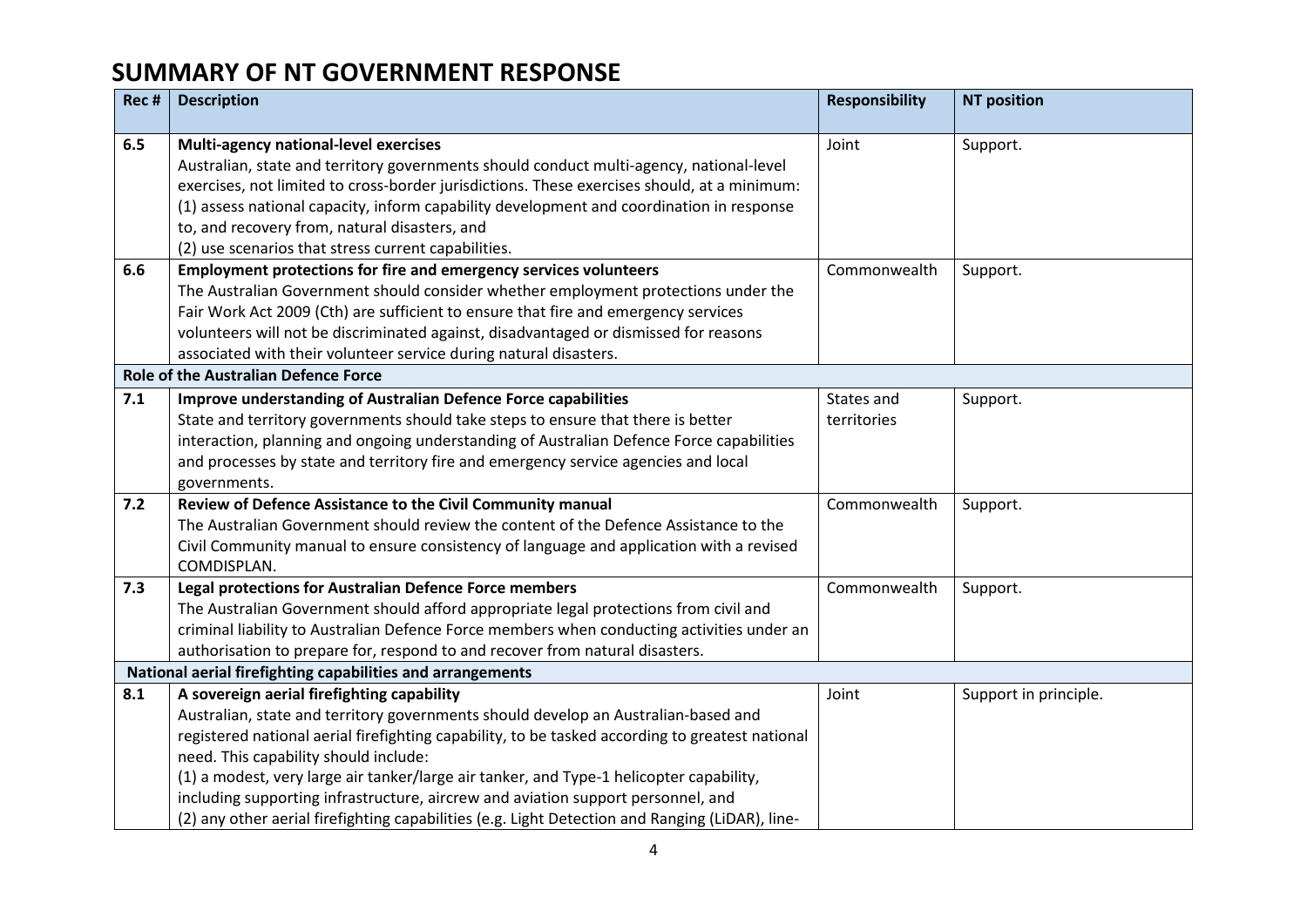| Rec # | <b>Description</b>                                                                                                                                                                                                                                                                                                                                                                      | <b>Responsibility</b>     | <b>NT position</b>    |
|-------|-----------------------------------------------------------------------------------------------------------------------------------------------------------------------------------------------------------------------------------------------------------------------------------------------------------------------------------------------------------------------------------------|---------------------------|-----------------------|
|       | scanning, transport, and logistics) that would benefit from a nationally coordinated<br>approach.                                                                                                                                                                                                                                                                                       |                           |                       |
| 8.2   | Research and evaluation into aerial firefighting<br>Australian, state and territory governments should support ongoing research and<br>evaluation into aerial firefighting. This research and evaluation should include:<br>(1) assessing the specific capability needs of states and territories, and<br>(2) exploring the most effective aerial firefighting strategies.              | Joint                     | Support in principle. |
| 8.3   | Developing the aerial firefighting industry's capability<br>Australian, state and territory governments should adopt procurement and contracting<br>strategies that support and develop a broader Australian-based sovereign aerial<br>firefighting industry.                                                                                                                           | Joint                     | Support.              |
|       | <b>Essential Services</b>                                                                                                                                                                                                                                                                                                                                                               |                           |                       |
| 9.1   | Supply chains - government review<br>Australian, state and territory governments, in consultation with local governments and<br>the private sector, should review supply chain risks, and consider options to ensure supply<br>of essential goods in times of natural disasters.                                                                                                        | Joint                     | Support.              |
| 9.2   | <b>Comprehensive information</b><br>State and territory governments should include road closure and opening information on<br>all roads within their borders on public apps.                                                                                                                                                                                                            | States and<br>territories | Support.              |
| 9.3   | <b>Provision of information</b><br>State and territory governments should provide information to the public on the closure<br>and opening of roads. Information should be provided in real-time, or in advance based on<br>predictions, where possible.                                                                                                                                 | States and<br>territories | Support.              |
| 9.4   | Collective awareness and mitigation of risks to critical infrastructure<br>The Australian Government, working with state and territory governments and critical<br>infrastructure operators, should lead a process to:<br>(1) identify critical infrastructure<br>(2) assess key risks to identified critical infrastructure from natural disasters of national<br>scale or consequence | Commonwealth              | Support.              |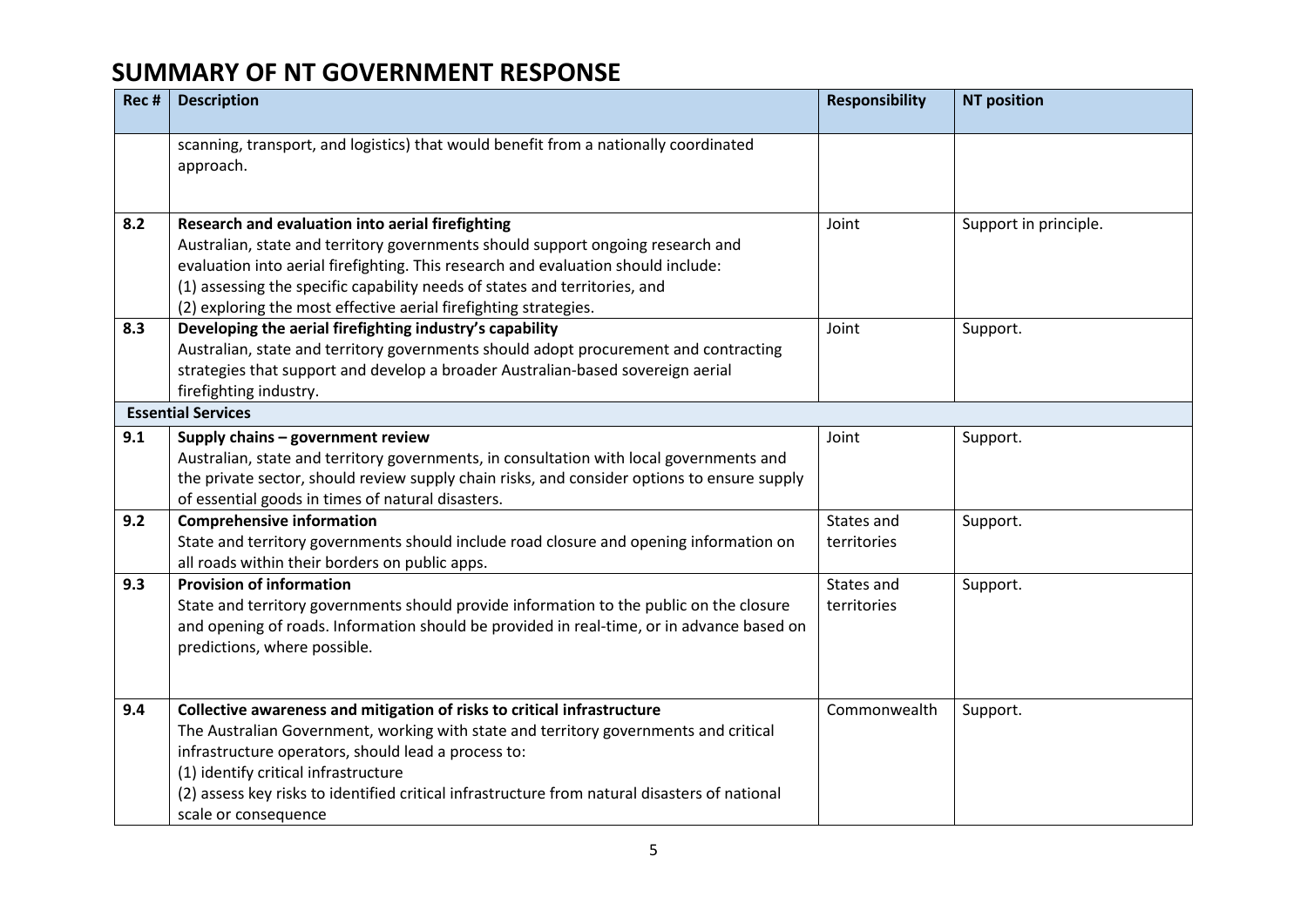| Rec # | <b>Description</b>                                                                         | <b>Responsibility</b> | <b>NT position</b>    |
|-------|--------------------------------------------------------------------------------------------|-----------------------|-----------------------|
|       | (3) identify steps needed to mitigate these risks                                          |                       |                       |
|       | (4) identify steps to make the critical infrastructure more resilient, and                 |                       |                       |
|       | (5) track achievement against an agreed plan.                                              |                       |                       |
| 9.5   | Improving coordination arrangements between critical infrastructure sectors and with       | Joint                 | Support.              |
|       | government                                                                                 |                       |                       |
|       | The Australian Government should work with state and territory governments and critical    |                       |                       |
|       | infrastructure operators to improve information flows during and in response to natural    |                       |                       |
|       | disasters:                                                                                 |                       |                       |
|       | (1) between critical infrastructure operators, and                                         |                       |                       |
|       | (2) between critical infrastructure operators and government.                              |                       |                       |
|       | <b>Community Education</b>                                                                 |                       |                       |
| 10.1  | Disaster education for individuals and communities                                         | States and            | Support.              |
|       | State and territory governments should continue to deliver, evaluate and improve           | territories           |                       |
|       | education and engagement programs aimed at promoting disaster resilience for               |                       |                       |
|       | individuals and communities.                                                               |                       |                       |
|       | <b>Emergency Planning</b>                                                                  |                       |                       |
| 11.1  | Responsibility for local government disaster management capability and capacity            | States and            | Support in principle. |
|       | State and territory governments should take responsibility for the capability and capacity | territories           |                       |
|       | of local governments to which they have delegated their responsibilities in preparing for, |                       |                       |
|       | responding to, and recovering from natural disasters, to ensure local governments are able |                       |                       |
|       | to effectively discharge the responsibilities devolved to them.                            |                       |                       |
| 11.2  | Resource sharing arrangements between local governments                                    | States and            | Support.              |
|       | State and territory governments should review their arrangements for sharing resources     | territories           |                       |
|       | between their local governments during natural disasters, including whether those          |                       |                       |
|       | arrangements:                                                                              |                       |                       |
|       | (1) provide sufficient surge capacity, and                                                 |                       |                       |
|       | (2) take into account all the risks that the state or territory may face during a natural  |                       |                       |
|       | disaster.                                                                                  |                       |                       |
|       | <b>Evacuation planning and shelters</b>                                                    |                       |                       |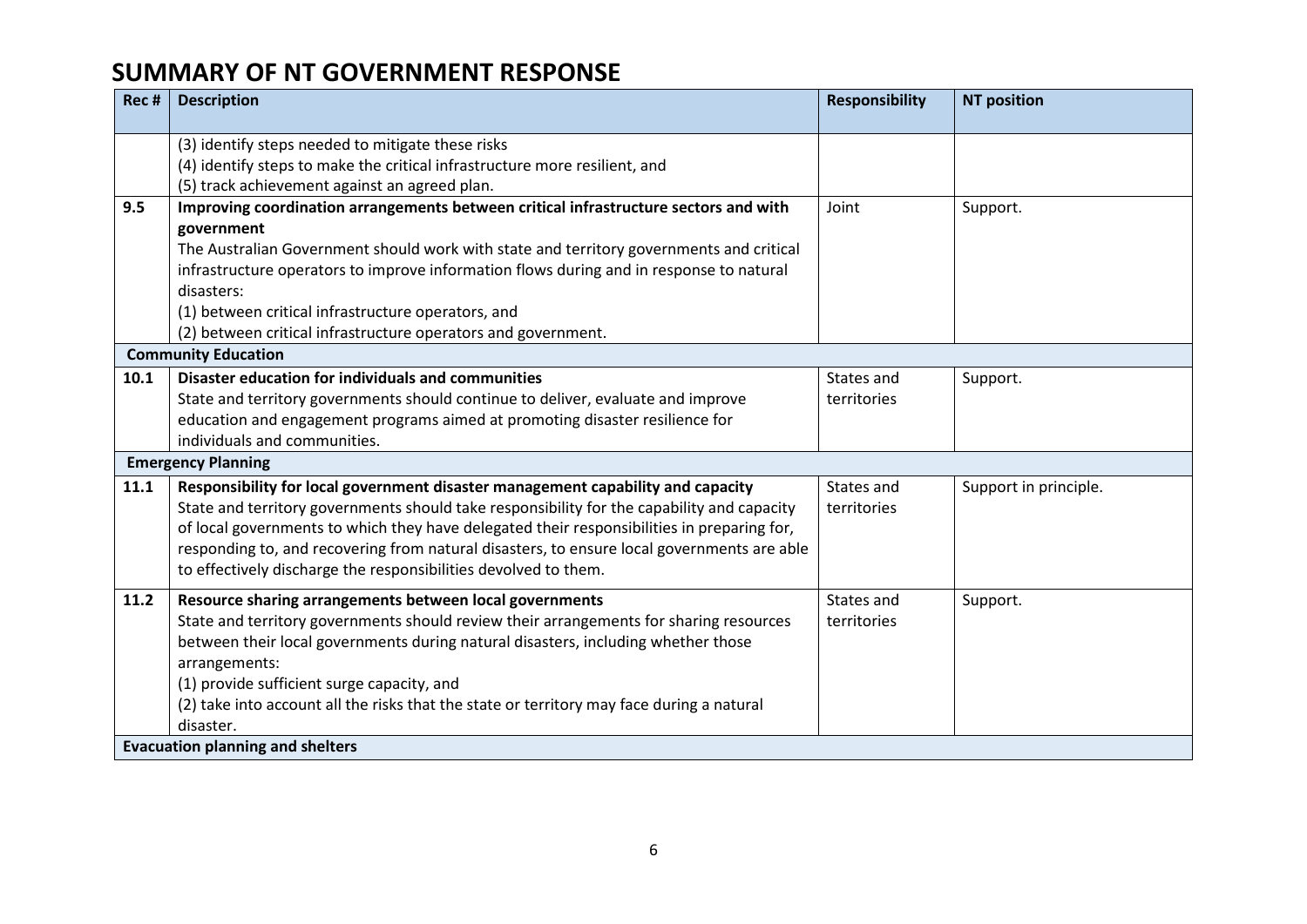| Rec # | <b>Description</b>                                                                                                                                                                                                                                                                                                                                                                                                                                                                                                                                                                                                                                                                                                                                                        | <b>Responsibility</b>     | <b>NT position</b> |
|-------|---------------------------------------------------------------------------------------------------------------------------------------------------------------------------------------------------------------------------------------------------------------------------------------------------------------------------------------------------------------------------------------------------------------------------------------------------------------------------------------------------------------------------------------------------------------------------------------------------------------------------------------------------------------------------------------------------------------------------------------------------------------------------|---------------------------|--------------------|
| 12.1  | Roadside vegetation management<br>State and territory governments, working with local governments and fire and emergency<br>service agencies, should ensure that there are appropriate arrangements for roadside<br>vegetation management that take into account, among other things:<br>(1) priority access and egress routes<br>(2) road priority, utility and strategic value<br>(3) cost, and<br>(4) residual risk to national natural disasters.                                                                                                                                                                                                                                                                                                                     | States and<br>territories | Support.           |
| 12.2  | Evacuation planning - Evacuation routes and seasonal populations<br>State and territory governments should ensure that those responsible for evacuation<br>planning periodically review those plans, and update them where appropriate, including in<br>relation to:<br>(1) roles and responsibilities of state and territory governments, local governments and<br>local communities<br>(2) education and signage about evacuations and evacuation routes, including education of<br>seasonal populations<br>(3) the adequacy of evacuation routes; including contingencies if evacuation routes or<br>centres are assessed as not being able to cope, and<br>(4) the potential inability to evacuate, either by reason of circumstances or personal<br>characteristics. | States and<br>territories | Support.           |
| 12.3  | Evacuation planning - Essential services and supplies<br>State and territory governments should ensure that those responsible for evacuation<br>planning periodically review those plans, and update them where appropriate, including in<br>relation to:<br>(1) key risks that essential service outages have on communities during a severe or<br>catastrophic natural disaster (particularly communications and power) d<br>(2) availability of essential supplies, including food and water, and<br>(3) consequence management and compounding events such as the loss of essential<br>services or health impacts.                                                                                                                                                    | States and<br>territories | Support.           |
| 12.4  | Sheltering terminology should be made nationally consistent<br>State and territory governments should, as a priority, adopt nationally consistent<br>terminology and functions for the different sheltering facilities, including evacuation<br>centres, Neighbourhood Safer Places, places of last resort and natural disaster shelters.                                                                                                                                                                                                                                                                                                                                                                                                                                 | States and<br>territories | Support.           |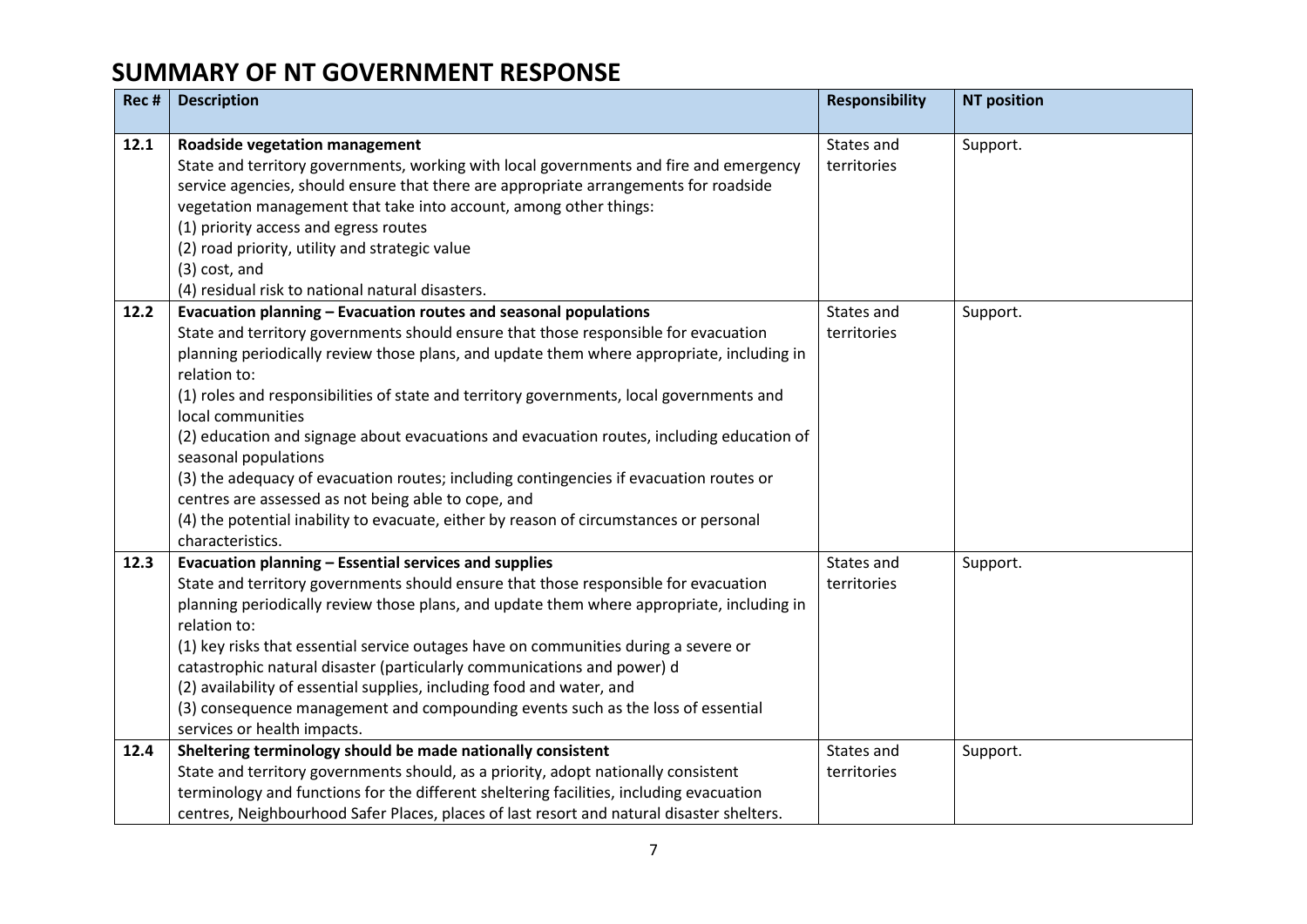| Rec # | <b>Description</b>                                                                                                                                                                                                                                                                                                                                                                                                                                                                                                                                                                                                                                            | <b>Responsibility</b>     | <b>NT position</b>    |
|-------|---------------------------------------------------------------------------------------------------------------------------------------------------------------------------------------------------------------------------------------------------------------------------------------------------------------------------------------------------------------------------------------------------------------------------------------------------------------------------------------------------------------------------------------------------------------------------------------------------------------------------------------------------------------|---------------------------|-----------------------|
| 12.5  | <b>National community education</b><br>State and territory governments should provide further community education on the<br>function and limitations of different sheltering facilities, including evacuation centres,<br>Neighbourhood Safer Places, places of last resort and natural disaster shelters. This<br>education should be nationally consistent.                                                                                                                                                                                                                                                                                                 | States and<br>territories | Support.              |
| 12.6  | <b>Evacuation planning - Evacuation centres</b><br>State and territory governments should ensure those responsible for evacuation planning<br>periodically review these plans, and update them where appropriate, to account for the<br>existence and standard of any evacuation centres and safer places (however described) in<br>the community, including:<br>(1) the capacity of a centre to handle seasonal population variation<br>(2) the suitability of facilities to cater for diverse groups, including vulnerable people, and<br>those evacuating with animals, and<br>(3) the existence of communications facilities and alternate power sources. | States and<br>territories | Support.              |
| 12.7  | Evacuation planning - Planning for evacuations across boundaries<br>State and territory governments should ensure those responsible for evacuation planning<br>periodically review those plans, and update where appropriate, to provide for<br>coordination between states and territories in cross-border areas and to provide cross-<br>border access to evacuation centres.                                                                                                                                                                                                                                                                               | States and<br>territories | Support.              |
|       | <b>Emergency information and warnings</b>                                                                                                                                                                                                                                                                                                                                                                                                                                                                                                                                                                                                                     |                           |                       |
| 13.1  | Development and implementation of the Australian Fire Danger Rating System<br>State and territory governments should expedite the development and implementation of<br>the Australian Fire Danger Rating System. It should ensure that there is national<br>consistency in the visual display of the AFDRS and action to be taken in response to each<br>rating.                                                                                                                                                                                                                                                                                              | States and<br>territories | Support in principle. |
| 13.2  | <b>Education on the Australian Fire Danger Rating System</b><br>State and territory governments should deliver education to ensure that the public<br>understands the new Australian Fire Danger Rating System ratings, the potential danger<br>attached to each rating, and the action that should be taken in response to each rating.                                                                                                                                                                                                                                                                                                                      | States and<br>territories | Support in principle. |
| 13.3  | The Australian Warning System<br>State and territory governments should urgently deliver and implement the all-hazard<br>Australian Warning System.                                                                                                                                                                                                                                                                                                                                                                                                                                                                                                           | States and<br>territories | Support in principle. |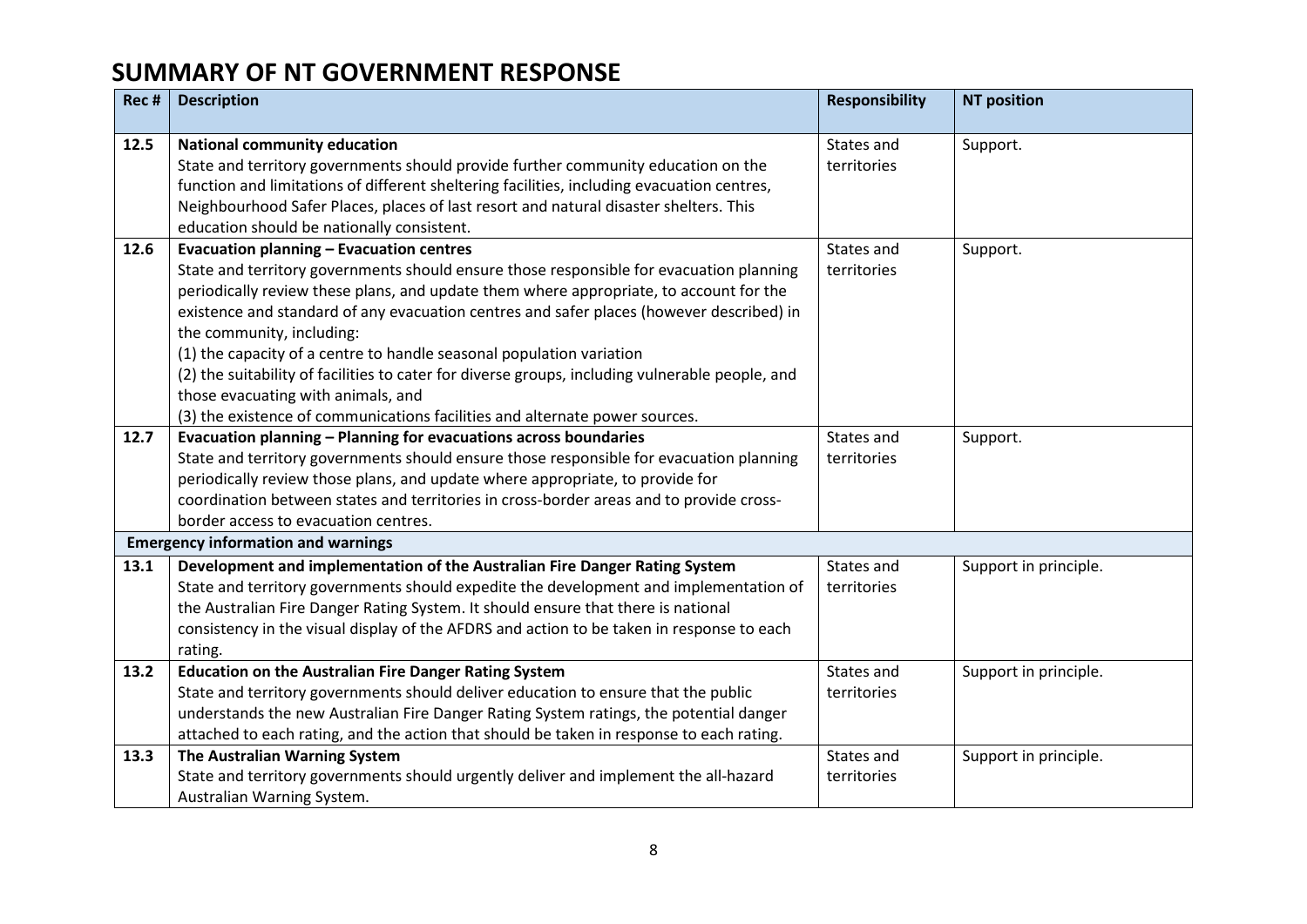| Rec #              | <b>Description</b>                                                                                                                                                                                                                                                                                                                                                                                                                                                                                                                                                                                                                                                                                                                  | <b>Responsibility</b>     | <b>NT position</b>                             |
|--------------------|-------------------------------------------------------------------------------------------------------------------------------------------------------------------------------------------------------------------------------------------------------------------------------------------------------------------------------------------------------------------------------------------------------------------------------------------------------------------------------------------------------------------------------------------------------------------------------------------------------------------------------------------------------------------------------------------------------------------------------------|---------------------------|------------------------------------------------|
| 13.4               | An education campaign on the Australian Warning System<br>State and territory governments should ensure that the implementation of the Australian<br>Warning System is accompanied by a carefully developed national education campaign<br>that considers the needs of all Australians.                                                                                                                                                                                                                                                                                                                                                                                                                                             | States and<br>territories | Support in principle.                          |
| 13.5               | The development of national standards for mobile applications The Australian<br>Government should facilitate state and territory governments working together to develop<br>minimum national standards of information to be included in bushfire warning apps.                                                                                                                                                                                                                                                                                                                                                                                                                                                                      | Joint                     | Support in principle.                          |
| 13.6               | Exploring the development of a national, all-hazard warning app<br>Australian, state and territory governments should continue to explore the feasibility of a<br>national, all-hazard emergency warning app.                                                                                                                                                                                                                                                                                                                                                                                                                                                                                                                       | Joint                     | Support in principle.                          |
| <b>Air quality</b> |                                                                                                                                                                                                                                                                                                                                                                                                                                                                                                                                                                                                                                                                                                                                     |                           |                                                |
| 14.1<br>14.2       | Nationally consistent air quality information, health advice and interventions<br>Australian, state and territory governments should:<br>(1) develop close to real-time, nationally consistent air quality information, including<br>consistent categorisation and public health advice<br>(2) greater community education and guidance, and<br>(3) targeted health advice to vulnerable groups.<br><b>National Air Quality Forecasting Capability</b><br>Australian, state and territory governments should develop national air quality forecasting<br>capabilities, which include broad coverage of population centres and apply to smoke and<br>other airborne pollutants, such as dust and pollen, to predict plume behaviour. | Joint<br>Joint            | Support in principle.<br>Support in principle. |
|                    |                                                                                                                                                                                                                                                                                                                                                                                                                                                                                                                                                                                                                                                                                                                                     |                           |                                                |
| <b>Health</b>      |                                                                                                                                                                                                                                                                                                                                                                                                                                                                                                                                                                                                                                                                                                                                     |                           |                                                |
| 15.1               | <b>Australian Medical Assistance Teams</b><br>Australian, state and territory governments should review Australian Medical Assistance<br>Team capabilities and procedures and develop necessary training, exercising and other<br>arrangements to build capacity for domestic deployments.                                                                                                                                                                                                                                                                                                                                                                                                                                          | Joint                     | Support.                                       |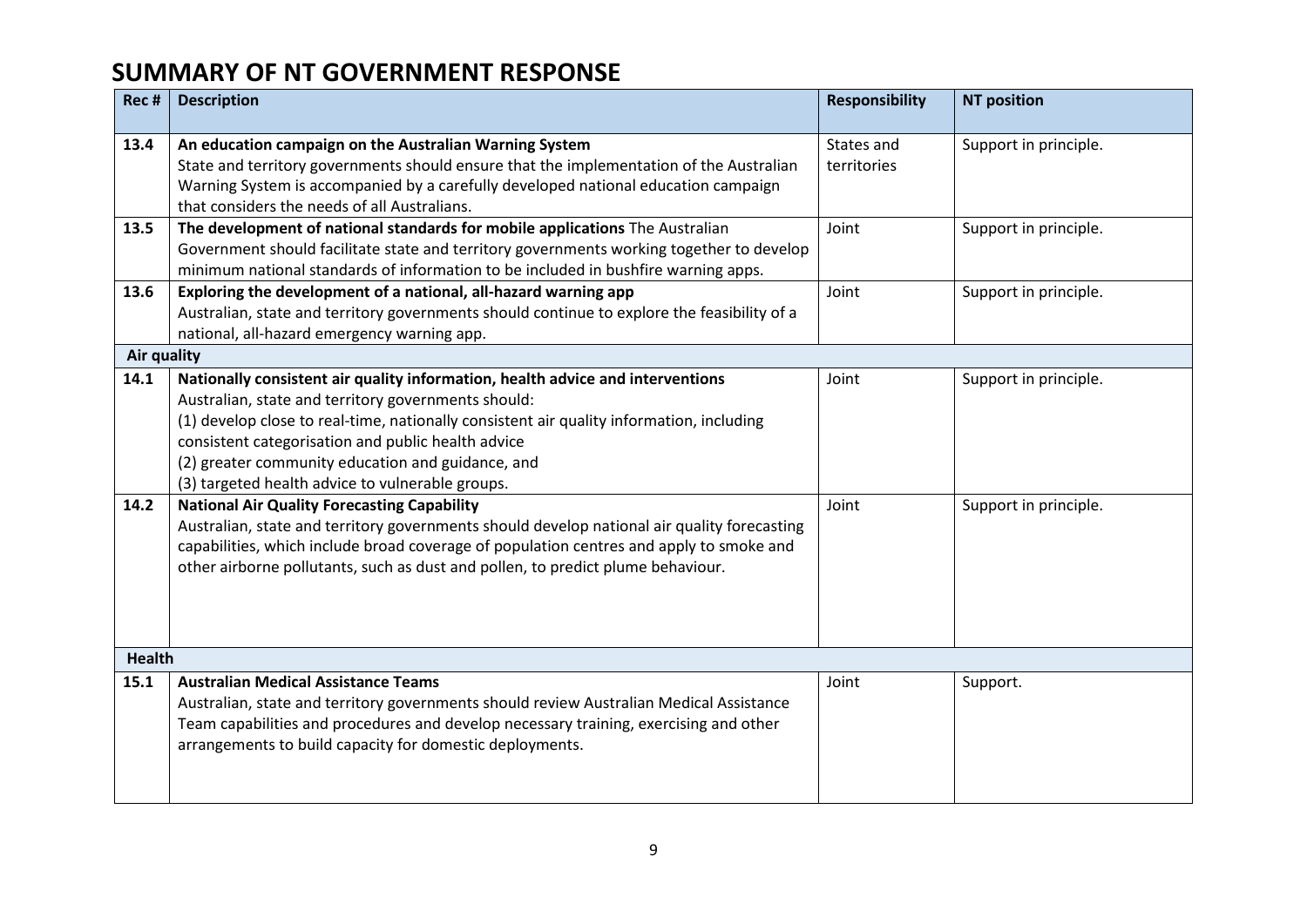| Rec # | <b>Description</b>                                                                                                                                                                                                                                                                                                                                                                              | <b>Responsibility</b> | <b>NT position</b>    |
|-------|-------------------------------------------------------------------------------------------------------------------------------------------------------------------------------------------------------------------------------------------------------------------------------------------------------------------------------------------------------------------------------------------------|-----------------------|-----------------------|
| 15.2  | Inclusion of primary care in disaster management<br>Australian, state and territory governments should develop arrangements that facilitate<br>greater inclusion of primary healthcare providers in disaster management, including:<br>representation on relevant disaster committees                                                                                                           | Joint                 | Support.              |
| 15.3  | Prioritising mental health during and after natural disasters<br>Australian, state and territory governments should refine arrangements to support<br>localised planning and the delivery of appropriate mental health services following a<br>natural disaster.                                                                                                                                | Joint                 | Support.              |
| 15.4  | <b>Enhance health and mental health datasets</b><br>Australian, state and territory governments should agree to:<br>(1) develop consistent and compatible methods and metrics to measure health impacts<br>related to natural disasters, including mental health, and<br>(2) take steps to ensure the appropriate sharing of health and mental health datasets.                                 | Joint                 | Support.              |
|       | <b>Wildlife and heritage</b>                                                                                                                                                                                                                                                                                                                                                                    |                       |                       |
| 16.1  | <b>Environmental data</b><br>Australian, state and territory governments should ensure greater consistency and<br>collaboration in the collation, storage, access and provision of data on the distribution and<br>conservation status of Australian flora and fauna.                                                                                                                           | Joint                 | Support.              |
|       | <b>Public and private land management</b>                                                                                                                                                                                                                                                                                                                                                       |                       |                       |
| 17.1  | Public availability of fuel load management strategies<br>Public land managers should clearly convey and make available to the public their fuel load<br>management strategies, including the rationale behind them, as well as report annually on<br>the implementation and outcomes of those strategies.                                                                                      | Joint                 | Support in principle. |
| 17.2  | Assessment and approval processes for vegetation management, bushfire mitigation and<br>hazard reduction<br>Australian, state and territory governments should review the assessment and approval<br>processes relating to vegetation management, bushfire mitigation and hazard reduction<br>to:<br>(1) ensure that there is clarity about the requirements and scope for landholders and land | Joint                 | Support in principle  |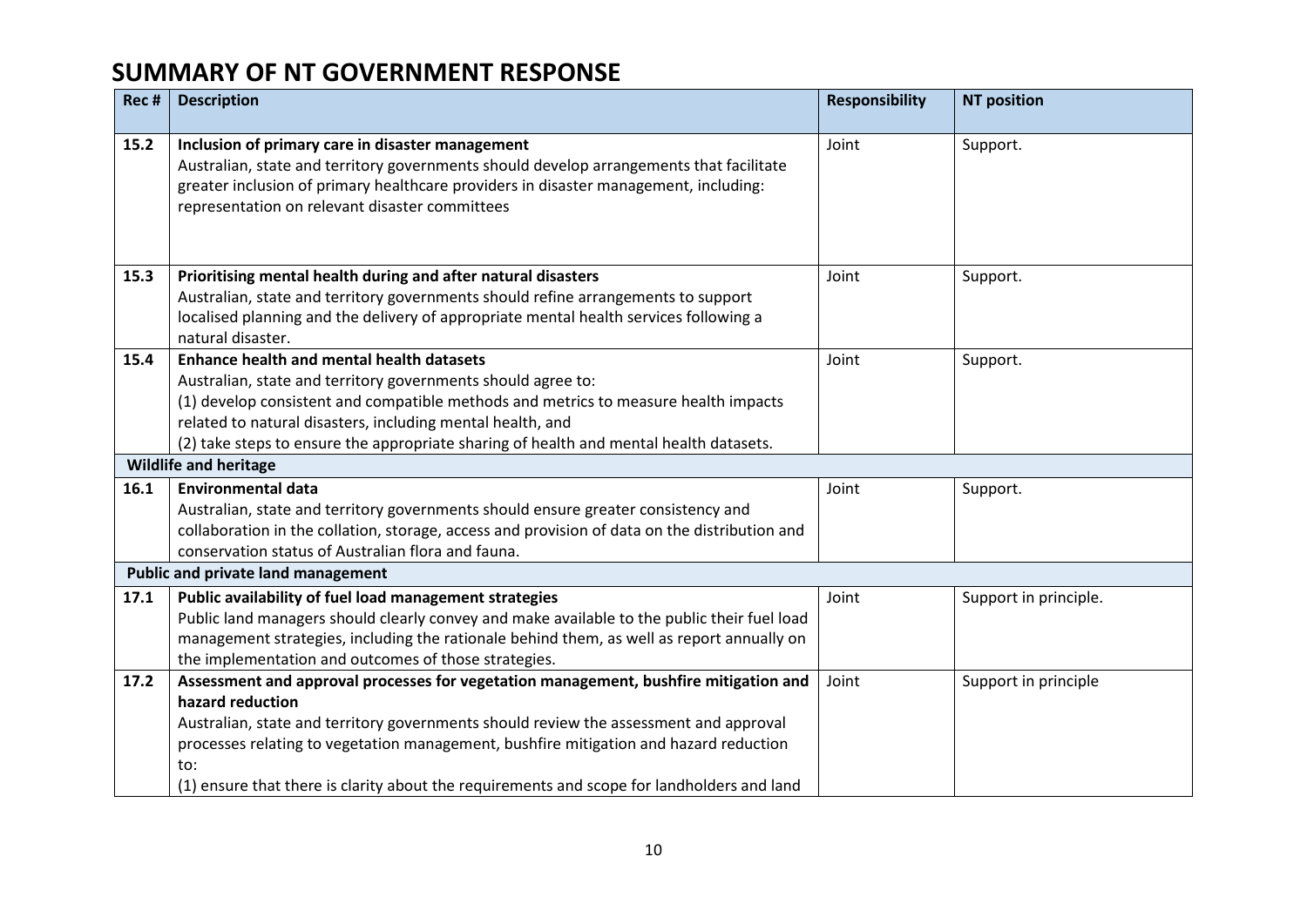| Rec # | <b>Description</b>                                                                                                                                                                                                                                                                                                                                                                                                                           | <b>Responsibility</b>     | <b>NT position</b>    |
|-------|----------------------------------------------------------------------------------------------------------------------------------------------------------------------------------------------------------------------------------------------------------------------------------------------------------------------------------------------------------------------------------------------------------------------------------------------|---------------------------|-----------------------|
|       | managers to undertake bushfire hazard reduction activities, and<br>(2) minimise the time taken to undertake assessments and obtain approvals.                                                                                                                                                                                                                                                                                                |                           |                       |
| 17.3  | Classification, recording and sharing of fuel load data<br>Australian, state and territory governments should develop consistent processes for the<br>classification, recording and sharing of fuel load data.                                                                                                                                                                                                                               | Joint                     | Support in principle. |
|       | Indigenous land and fire management                                                                                                                                                                                                                                                                                                                                                                                                          |                           |                       |
| 18.1  | Indigenous land and fire management and natural disaster resilience<br>Australian, state, territory and local governments should engage further with Traditional<br>Owners to explore the relationship between Indigenous land and fire management and<br>natural disaster resilience.                                                                                                                                                       | Joint                     | Support.              |
| 18.2  | Indigenous land and fire management and public land management<br>Australian, state, territory and local governments should explore further opportunities to<br>leverage Indigenous land and fire management insights, in the development, planning and<br>execution of public land management activities.                                                                                                                                   | Joint                     | Support.              |
|       | Land-use planning and building regulation                                                                                                                                                                                                                                                                                                                                                                                                    |                           |                       |
| 19.1  | Communication of natural hazard risk information to individuals<br>State and territory governments should:<br>(1) each have a process or mechanism in place to communicate natural hazard risk<br>information to households (including prospective purchasers) in 'hazard prone' areas, and<br>(2) work together, and with the Australian Government where appropriate to explore the<br>development of a national mechanism to do the same. | States and<br>territories | Support.              |
| 19.2  | Guidance for insurer-recognised retrofitting and mitigation<br>The insurance industry, as represented by the Insurance Council of Australia, working with<br>state and territory governments and other relevant stakeholders, should produce and                                                                                                                                                                                             | Industry                  | Support.              |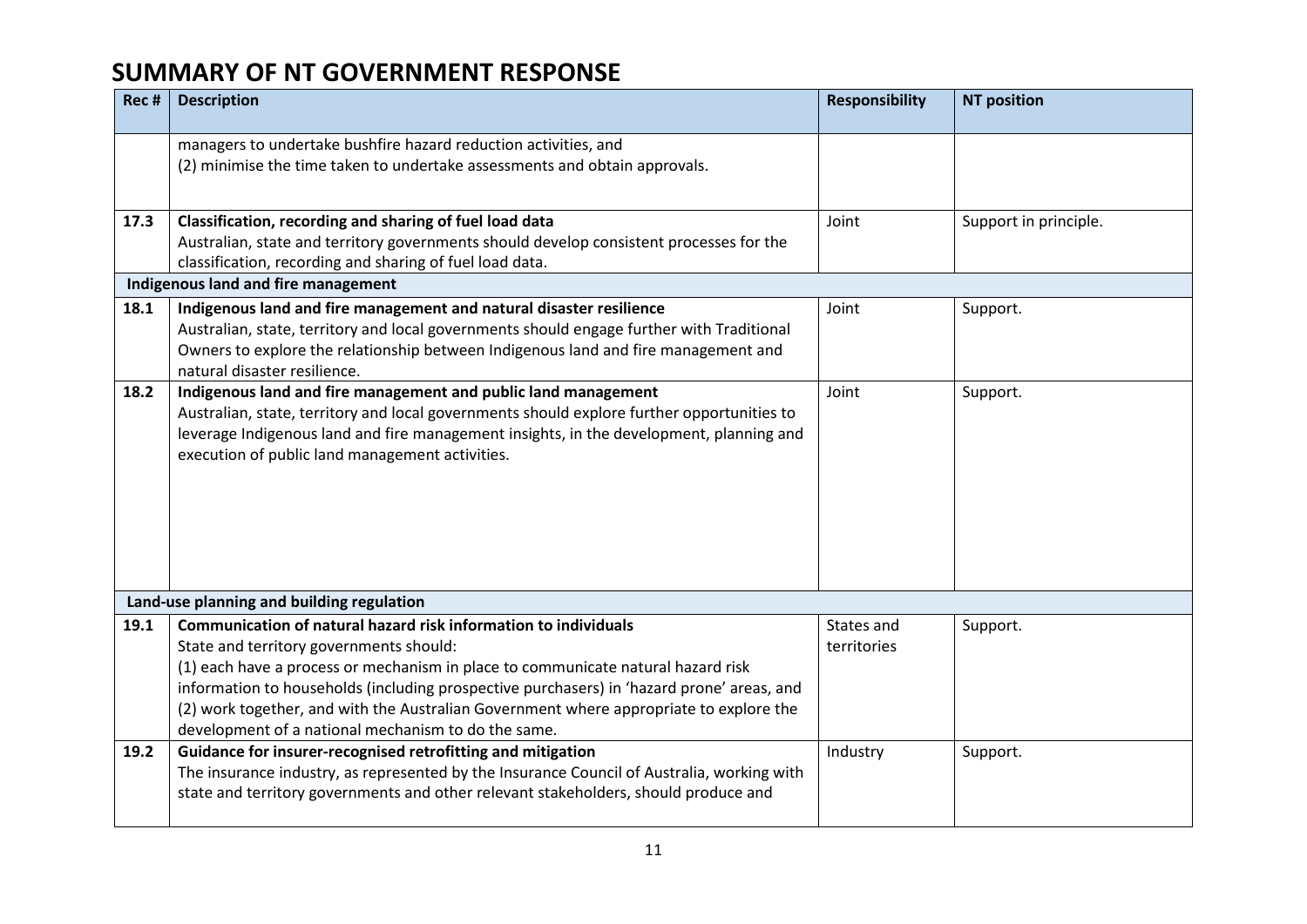| Rec #            | <b>Description</b>                                                                                                                                                                                                                                                                                                                                                                                                                                                                                                                                                    | <b>Responsibility</b>     | <b>NT position</b>    |
|------------------|-----------------------------------------------------------------------------------------------------------------------------------------------------------------------------------------------------------------------------------------------------------------------------------------------------------------------------------------------------------------------------------------------------------------------------------------------------------------------------------------------------------------------------------------------------------------------|---------------------------|-----------------------|
|                  | communicate to consumers clear guidance on individual-level natural hazard risk<br>mitigation actions insurers will recognise in setting insurance premiums.                                                                                                                                                                                                                                                                                                                                                                                                          |                           |                       |
| 19.3             | Mandatory consideration of natural disaster risk in land-use planning decisions<br>State, territory and local governments should be required to consider present and future<br>natural disaster risk when making land-use planning decisions for new developments.                                                                                                                                                                                                                                                                                                    | States and<br>territories | Support.              |
| 19.4             | <b>National Construction Code</b><br>The Australian Building Codes Board, working with other bodies as appropriate, should:<br>(1) assess the extent to which AS 3959:2018 Construction of buildings in bushfire-prone<br>areas, and other relevant building standards, are effective in reducing risk from natural<br>hazards to lives and property, and<br>(2) conduct an evaluation as to whether the National Construction Code should be<br>amended to specifically include, as an objective of the code, making buildings more<br>resilient to natural hazards. | Commonwealth              | Support.              |
| <b>Insurance</b> |                                                                                                                                                                                                                                                                                                                                                                                                                                                                                                                                                                       |                           |                       |
| 20.1             | Debris clean-up arrangements<br>Governments should create and publish standing policy guidance on whether they will or<br>will not assist to clean-up debris, including contaminated debris, resulting from natural<br>hazards.                                                                                                                                                                                                                                                                                                                                       | Joint                     | Support in principle. |
|                  | <b>Coordinating relief and recovery</b>                                                                                                                                                                                                                                                                                                                                                                                                                                                                                                                               |                           |                       |
| 21.1             | Arrangements for donated goods<br>State and territory governments should develop and implement efficient and effective<br>arrangements to:<br>(1) educate the public about the challenges associated with donated goods, for example,<br>the storage and distribution of donated goods, and<br>(2) manage and coordinate donated goods to ensure offers of support are matched with<br>need.                                                                                                                                                                          | States and<br>territories | Support.              |
| 21.2             | <b>Reform fundraising laws</b><br>Australian, state and territory governments should create a single national scheme for the<br>regulation of charitable fundraising.                                                                                                                                                                                                                                                                                                                                                                                                 | Joint                     | Support.              |
| 21.3             | <b>National coordination forums</b><br>The Australian Government, through the mechanism of the proposed standing national                                                                                                                                                                                                                                                                                                                                                                                                                                             | Commonwealth              | Support.              |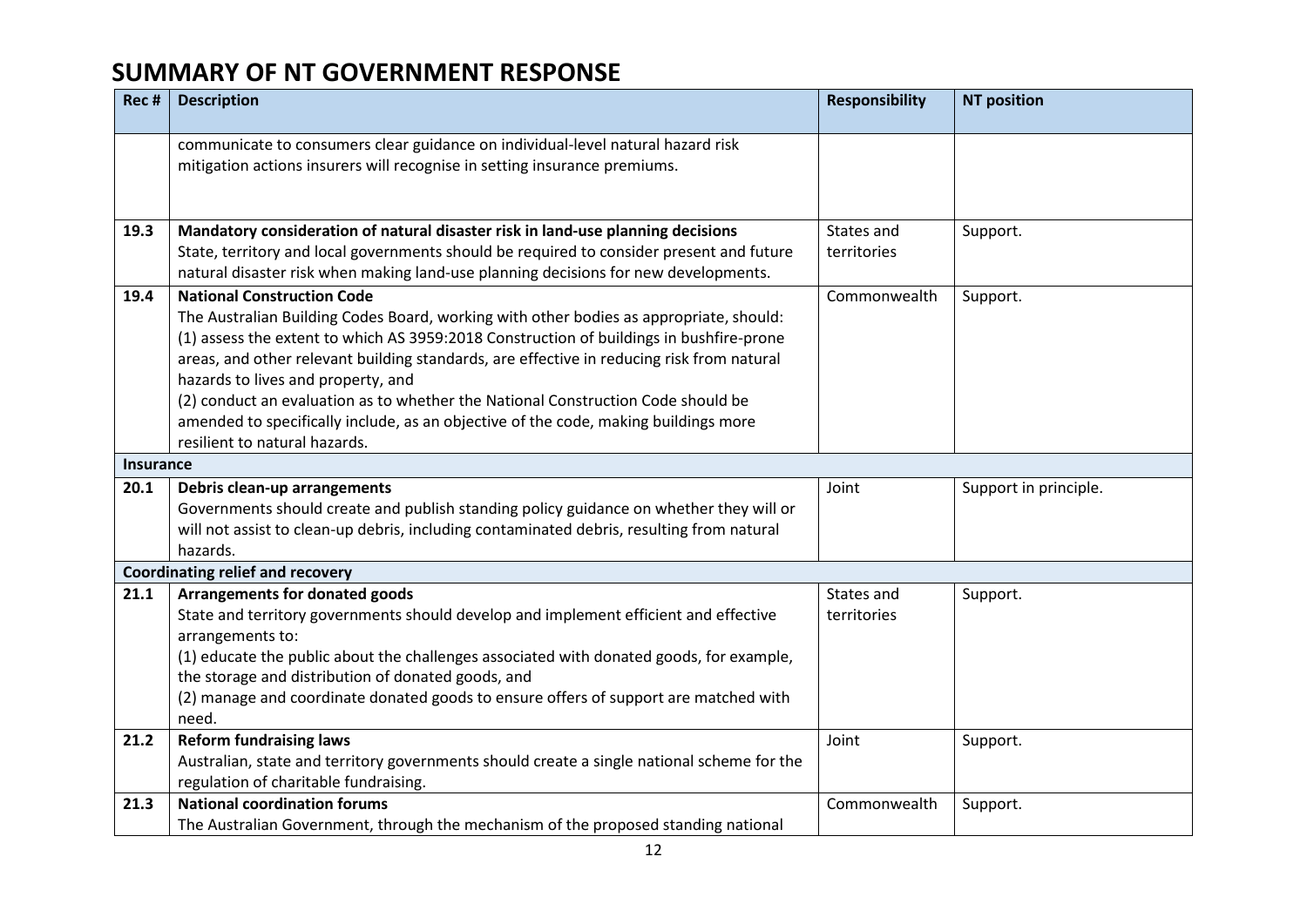| Rec # | <b>Description</b>                                                                                                                                                                                                                                                                                                                                                                                                                              | <b>Responsibility</b> | <b>NT position</b>    |
|-------|-------------------------------------------------------------------------------------------------------------------------------------------------------------------------------------------------------------------------------------------------------------------------------------------------------------------------------------------------------------------------------------------------------------------------------------------------|-----------------------|-----------------------|
|       | recovery and resilience agency, should convene regular and ongoing national forums for<br>charities, non-government organisations and volunteer groups, with a role in natural<br>disaster recovery, with a view to continuous improvement of coordination of recovery<br>support.                                                                                                                                                              |                       |                       |
| 21.4  | National recovery resource sharing arrangements<br>Australian, state and territory governments should establish a national mechanism for<br>sharing of trained and qualified recovery personnel and best practice during and following<br>natural disasters.                                                                                                                                                                                    | Joint                 | Support.              |
| 21.5  | <b>National level recovery exercises</b><br>Australian, state and territory governments should work together to develop a program<br>for national level recovery exercises, building on the work currently underway through the<br>Community Outcomes and Recovery Subcommittee of the Australia-New Zealand<br><b>Emergency Management Committee.</b>                                                                                          | Joint                 | Support in principle. |
| 22.1  | Delivery of recovery services and financial assistance<br>Evaluation of financial assistance measures to support recovery<br>Australian, state and territory and local governments should evaluate the effectiveness of<br>existing financial assistance measures to inform the development of a suite of pre-<br>effective pre-determined recovery supports.                                                                                   | Joint                 | Support.              |
| 22.2  | Appropriate sharing of personal information<br>Australian, state and territory governments should ensure that personal information of<br>individuals affected by a natural disaster is able to be appropriately shared between all<br>levels of government, agencies, insurers, charities and organisations delivering recovery<br>services, taking account of all necessary safeguards to ensure the sharing is only for<br>recovery purposes. | Joint                 | Support in principle. |
| 22.3  | Review the thresholds and activation process for the Disaster Recovery Funding<br><b>Arrangements</b><br>In reviewing the Disaster Recovery Funding Arrangements, Australian, and state and<br>territory governments should examine the small disaster criterion, and financial thresholds<br>generally.                                                                                                                                        | Joint                 | Support.              |
| 22.4  | Nationally consistent Disaster Recovery Funding Arrangements assistance measures<br>Australian, state and territory and local governments should develop greater consistency<br>in the financial support provided to individuals, small businesses and primary producers<br>under the Disaster Recovery Funding Arrangements.                                                                                                                   | Joint                 | Support in principle. |